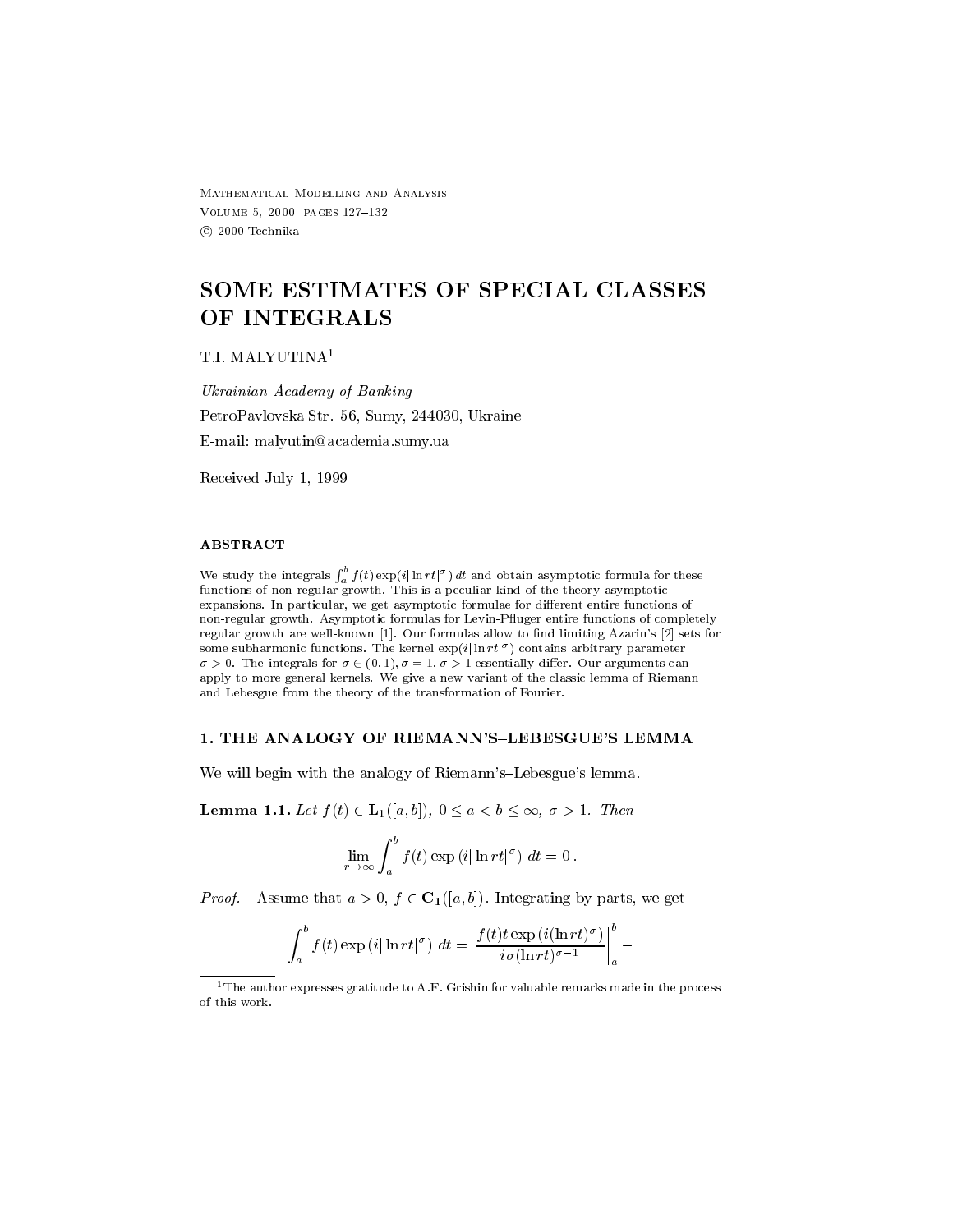128 T.I. Malyutina

$$
\frac{1}{i\sigma} \int_a^b \left[ \frac{f'(t)t + f(t)}{(\ln rt)^{\sigma - 1}} - \frac{(\sigma - 1)f(t)t}{(\ln rt)^{\sigma}} \right] \exp\left(i(\ln rt)^{\sigma}\right) dt.
$$

Limit of right part equals zero if  $r \to \infty$ .

Now let  $f \in L_1([a, b])$  and let function  $f_1 \in C_1([a, b])$  such that

$$
\int_a^b |f(t) - f_1(t)| dt \le \epsilon,
$$

where  $\epsilon$  is any positive number. Then,

$$
\left| \int_a^b f(t) \exp(i(\ln rt)^{\sigma}) \ dt \right| \leq \left| \int_a^b f_1(t) \exp(i(\ln rt)^{\sigma}) \ dt \right| + \epsilon.
$$

The desirable conclusion follows from above proved

Let  $a = 0, f \in L_1([0, b]),$  and let  $\epsilon > 0$  be on arbitrary number. If  $|\exp(i|\ln rt|^{\sigma})| \leq 1$ , then there exists constants  $\delta > 0$  such that

$$
\left|\int_0^\delta f(t)\,dt\right|\leq\epsilon\,.
$$

Then

$$
\left| \int_0^b f(t) \exp(i|\ln rt|^{\sigma}) \ dt \right| = \left| \int_0^{\delta} + \int_{\delta}^b \right| \leq \epsilon + \left| \int_{\delta}^b f(t) \exp(i|\ln rt|^{\sigma}) \ dt \right|.
$$

*Remark 1.1.* Lemma is true if kernels  $\exp(i|\ln rt|^{\sigma})$  are replaced by  $\exp(i\varphi(rt) \ln rt)$ , where  $\varphi$  is differentialable increasing function on the half axis  $[0, \infty)$  such that  $\lim_{t \to \infty} \varphi(t) = \infty$ .

We do not evaluate the speed of convergence to zero of the integral. It can't be done  $f \in \mathbf{L}_1([a, b]).$ 

### 2. AZARIN LIMITING SETS

In this section we consider the following function 

$$
u_1(z,\sigma) = \frac{r \sin \theta}{\pi} \int_0^\infty \frac{\tau^\rho \exp(i\lambda |\ln \tau|^\sigma)}{\tau^2 - 2\tau r \cos \theta + r^2} d\tau = \frac{r^\rho \sin \theta}{\pi} \int_0^\infty \frac{t^\rho \exp(i\lambda |\ln tr|^\sigma)}{t^2 - 2t \cos \theta + 1} dt,
$$
\n(2.1)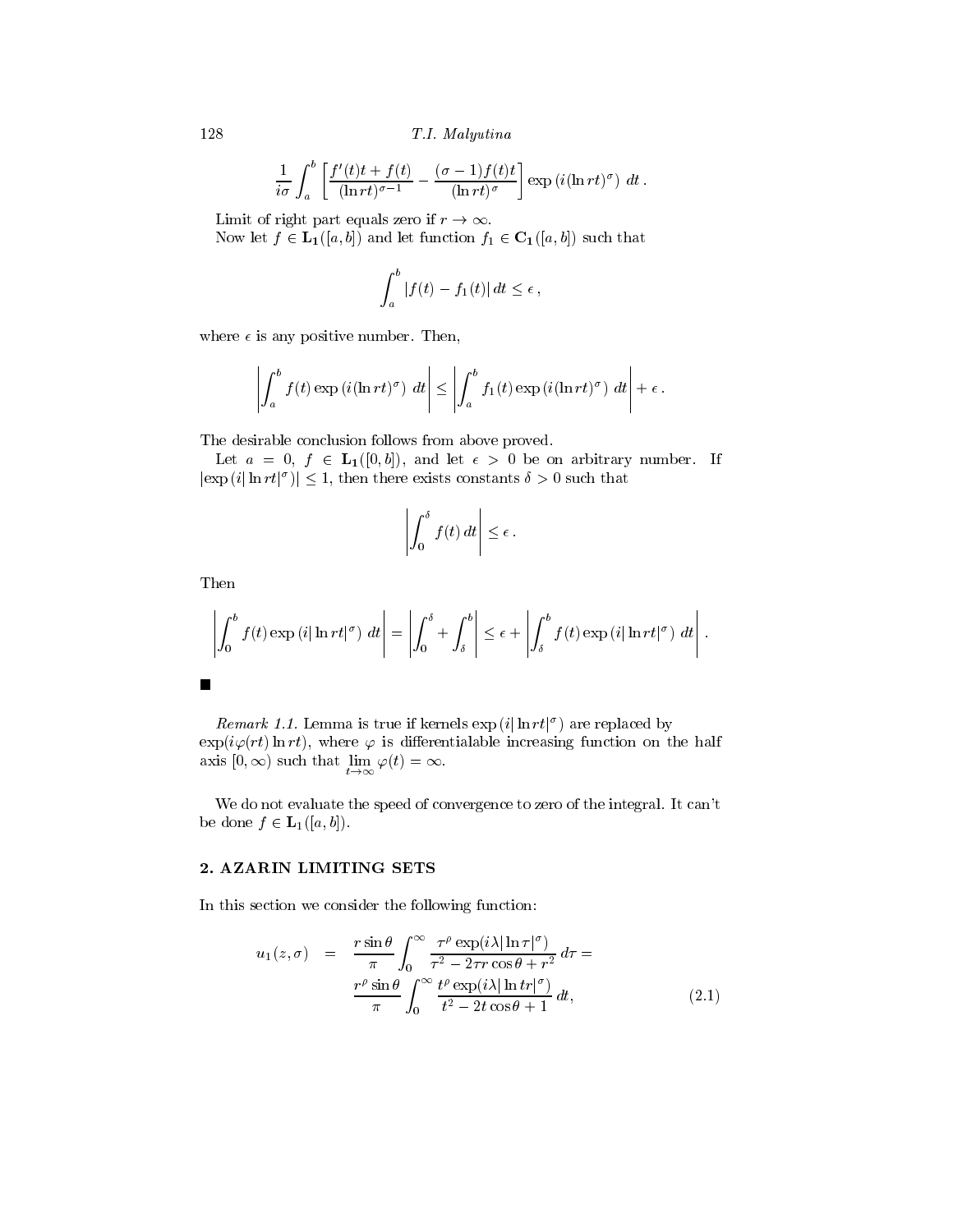Some Estimates of Special Classes of Integrals 

$$
u_2(z,\sigma) = \frac{1}{\pi} \int_0^\infty \frac{r(r-\tau\cos\theta)}{\tau^2 - 2\tau r\cos\theta + r^2} \exp(i\lambda |\ln \tau|^\sigma) d\tau =
$$
  

$$
\frac{r^\rho}{\pi} \int_0^\infty \frac{1 - t\cos\theta}{t^2 - 2t\cos\theta + 1} \exp(i\lambda |\ln tr|^\sigma) dt,
$$

 $\mathcal{L}(\mathcal{U}) = \mathcal{U}(\mathcal{U}) = \mathcal{U}(\mathcal{U}) = \mathcal{U}(\mathcal{U}) = \mathcal{U}(\mathcal{U}) = \mathcal{U}(\mathcal{U}) = \mathcal{U}(\mathcal{U}) = \mathcal{U}(\mathcal{U}) = \mathcal{U}(\mathcal{U}) = \mathcal{U}(\mathcal{U}) = \mathcal{U}(\mathcal{U}) = \mathcal{U}(\mathcal{U}) = \mathcal{U}(\mathcal{U}) = \mathcal{U}(\mathcal{U}) = \mathcal{U}(\mathcal{U}) = \mathcal{U}(\mathcal{U}) = \mathcal{U}(\mathcal{U})$  $u_6(z,\sigma) = \text{Im } u_2(z,\sigma), \ z = re^{i\theta}, \ \rho \in (0,1), \ \sigma > 0, \lambda \geq 0.$  If  $\sigma = 1$ , we do not write module

Azarin limiting set  $Fr u$  of subharmonic function  $u(z)$  is its significant characteristics of the growth  $[2]$ .  $Fr\,u$  is limiting set of the family of functions  $u_t(z) = u(tz)/t^{\nu}$  ( $\rho$  be the order of u) by  $t \to +\infty$  in the topology of the space of generalized Shwartz's functions. If  $\rho \in (0,1)$ ,  $\sigma \in (0,1)$ ,  $\lambda > 0$  we have the following properties 

$$
Fr u_3 = Fr u_4 = \left\{ \alpha \frac{\sin \rho (\pi - \theta)}{\sin \rho \pi} r^{\rho} : \alpha \in [-1, 1] \right\},\qquad(2.2)
$$

$$
Fr u_5 = Fr u_6 = \left\{ \alpha \frac{\cos \rho (\pi - \theta)}{\sin \rho \pi} r^{\rho} : \alpha \in [-1, 1] \right\}.
$$
 (2.3)

Let hk be the FragmenLindelje indicator of the function uk z - Then the following relations hold:

$$
h_3(\theta) = h_4(\theta) = \frac{|\sin \rho(\pi - \theta)|}{\sin \rho \pi}, \quad h_5(\theta) = h_6(\theta) = \frac{|\cos \rho(\pi - \theta)|}{\sin \rho \pi}.
$$

**Theorem 2.1.** Let  $\sigma = 1$ , and let  $\rho \in (0,1)$ ,  $\lambda \geq 0$  be given numbers. Then the following relations hold:

$$
u_3(z,\sigma) = [A_\rho(\lambda,\theta)\cos\lambda\ln r - B_\rho(\lambda,\theta)\sin\lambda\ln r]r^\rho ,\qquad(2.4)
$$

$$
u_4(z,\sigma) = [B_\rho(\lambda,\theta)\cos\lambda\ln r + A_\rho(\lambda,\theta)\sin\lambda\ln r]r^\rho ,\qquad (2.5)
$$

$$
u_5(z,\sigma) = [C_{\rho}(\lambda,\theta)\cos\lambda\ln r - D_{\rho}(\lambda,\theta)\sin\lambda\ln r]r^{\rho}, \qquad (2.6)
$$

$$
u_6(z,\sigma) = [D_o(\lambda,\theta)\cos\lambda\ln r + C_o(\lambda,\theta)\sin\lambda\ln r]r^{\rho}, \qquad (2.7)
$$

$$
A_{\rho}(\lambda,\theta) = \text{Re}\,\frac{\sin(\rho+i\lambda)(\pi-\theta)}{\sin(\rho+i\lambda)\pi}, \quad B_{\rho}(\lambda,\theta) = \text{Im}\,\frac{\sin(\rho+i\lambda)(\pi-\theta)}{\sin(\rho+i\lambda)\pi}.
$$

Analogous formulae for  $C_{\theta}(\lambda, \theta)$  and  $D_{\theta}(\lambda, \theta)$  come out if  $\sin(\beta + i\lambda)(\lambda = \theta)$ is replaced by  $cos(\rho + i\lambda)(\pi - \theta)$ .

Corol lary -

$$
Fr u_5(z,1) = \{ C_\rho(\lambda,\theta) \sin \varphi - D_\rho(\lambda,\theta) \cos \varphi : \varphi \in [0,2\pi] \}, \quad (2.8)
$$

$$
h_5(\theta) = \sqrt{C^2_{\rho}(\lambda, \theta) + D^2_{\rho}(\lambda, \theta)},\tag{2.9}
$$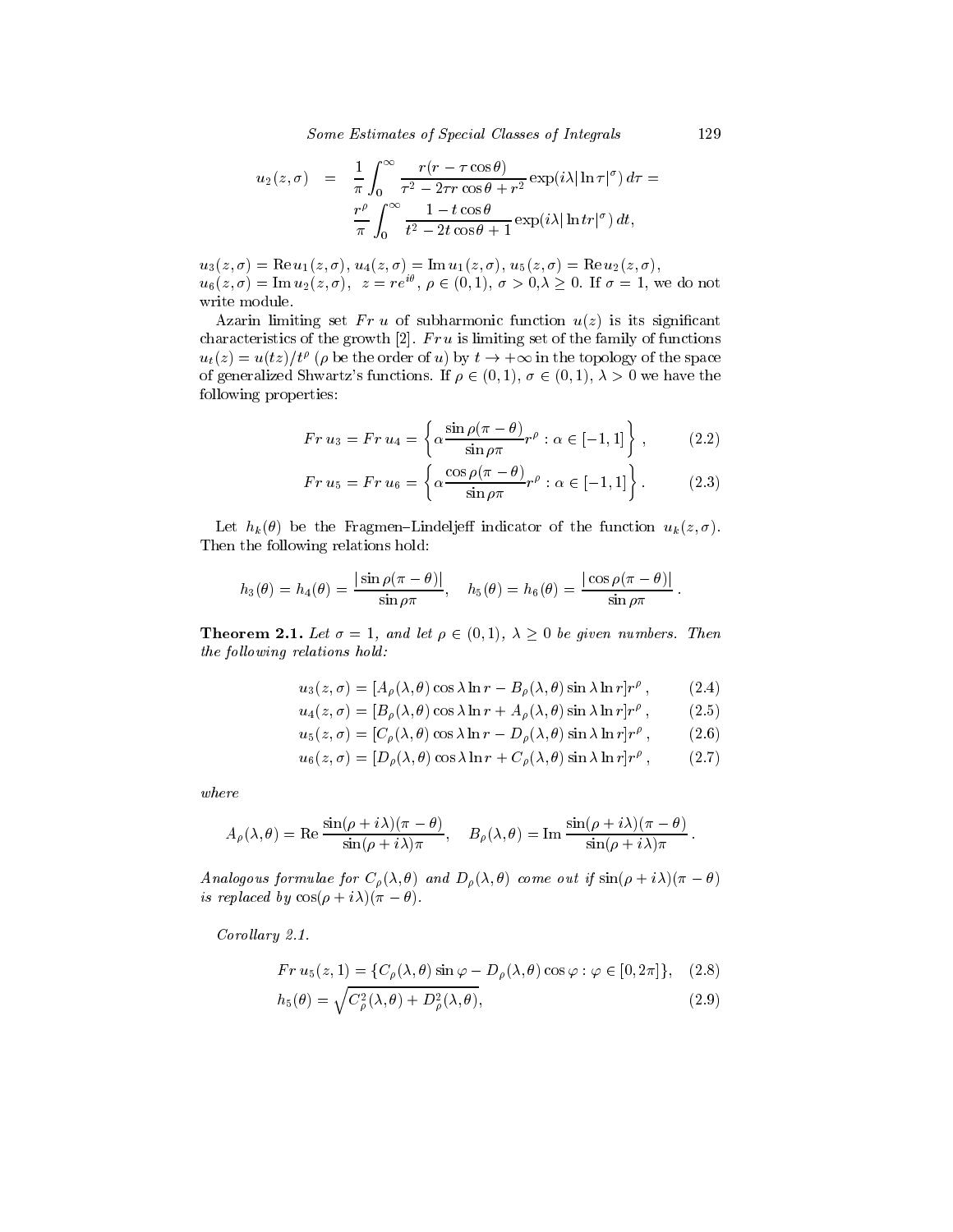and analogous formulae for  $u_3(z,1)$ ,  $u_4(z,1)$ ,  $u_6(z,1)$  occur.

*Proof.* We prove equality  $(2.4)$ . We have

$$
u_3(z,1) = \frac{r^{\rho} \sin \theta}{\pi} \Re r^{i\lambda} \int_0^{\infty} \frac{t^{\rho+i\lambda}}{t^2 - 2t \cos \theta + 1} dt.
$$

We define the digit branch of function  $t^*$  - on cut plane by the semi-axis  $\vert 0, \infty \rangle$  such that  $\arg t = 0$  over the side of the cut,  $\arg t = 2\pi$  under the side of the cut, and  $0 < \arg t < 2\pi$  on the plane with the cut.

We define the contour of integration  $L = L(\epsilon) | L(R) | L_1 | L_2$ , where  $L(\epsilon) = \{z : |z| \leq \epsilon\}, L(R)$  is analogous circle with the radius R,  $L_1$  is upper side of the cut of R L- is the bottom of this cut with has contrary respect Then we have

$$
I = \int_{L} \frac{t^{\rho + i\lambda}}{t^2 - 2t\cos\theta + 1} dt = I(\epsilon) + I(R) + I_1 + I_2,
$$
  

$$
\lim_{\epsilon \to 0} I(\epsilon) = \lim_{R \to \infty} I(R) = 0,
$$
 (2.10)

and

$$
I_1 = \int_{\epsilon}^{R} \frac{t^{\rho + i\lambda}}{t^2 - 2t\cos\theta + 1} dt,
$$
  
\n
$$
I_2 = \int_{R}^{\epsilon} \frac{\exp(2\pi i(\rho + i\lambda))t^{\rho + i\lambda}}{t^2 - 2t\cos\theta + 1} dt = -\exp(2\pi i(\rho + i\lambda))I_1.
$$
 (2.11)

The integral function has simple poles at points  $t_1 = \exp(i\theta)$  and  $t_2 = \exp(i(2\pi - \theta))$  if  $\theta \neq 0$ . Applying the residue theorem, we have

$$
I = 2\pi i \left( \underset{t=e^{i\theta}}{\text{Res}} \frac{t^{\rho+i\lambda}}{t^2 - 2t\cos\theta + 1} + \underset{t=e^{i(2\pi - \theta)}}{\text{Res}} \frac{t^{\rho+i\lambda}}{t^2 - 2t\cos\theta + 1} \right) =
$$
  

$$
\pi i \left( \frac{e^{i\theta(\rho+i\lambda)}}{e^{i\theta} - \cos\theta} + \frac{e^{i(2\pi - \theta)(\rho+i\lambda)}}{e^{i(2\pi - \theta)} - \cos\theta} \right) = \frac{\pi}{\sin\theta} \left( e^{i\theta(\rho+i\lambda)} - e^{i(2\pi - \theta)(\rho+i\lambda)} \right) =
$$
  

$$
\frac{\pi}{\sin\theta} \left[ \cos\theta(\rho+i\lambda) + i\sin\theta(\rho+i\lambda) - \cos(2\pi - \theta)(\rho+i\lambda) - i\sin(2\pi - \theta)(\rho+i\lambda) \right]
$$
  

$$
= \frac{\pi}{\sin\theta} \left[ 2\sin(\pi - \theta)(\rho+i\lambda)\sin\pi(\rho+i\lambda) - 2i\sin(\pi - \theta)\cos\pi(\rho+i\lambda) \right] =
$$
  

$$
\frac{2\pi}{\sin\theta} \sin(\pi - \theta)(\rho+i\lambda) \left[ \sin\pi(\rho+i\lambda) - i\cos\pi(\rho+i\lambda) \right].
$$

Equality  $(2.11)$  implies

$$
I_1 + I_2 = (1 - \exp(2\pi(\rho + i\lambda)))I_1 = (1 - \cos 2\pi(\rho + i\lambda) -
$$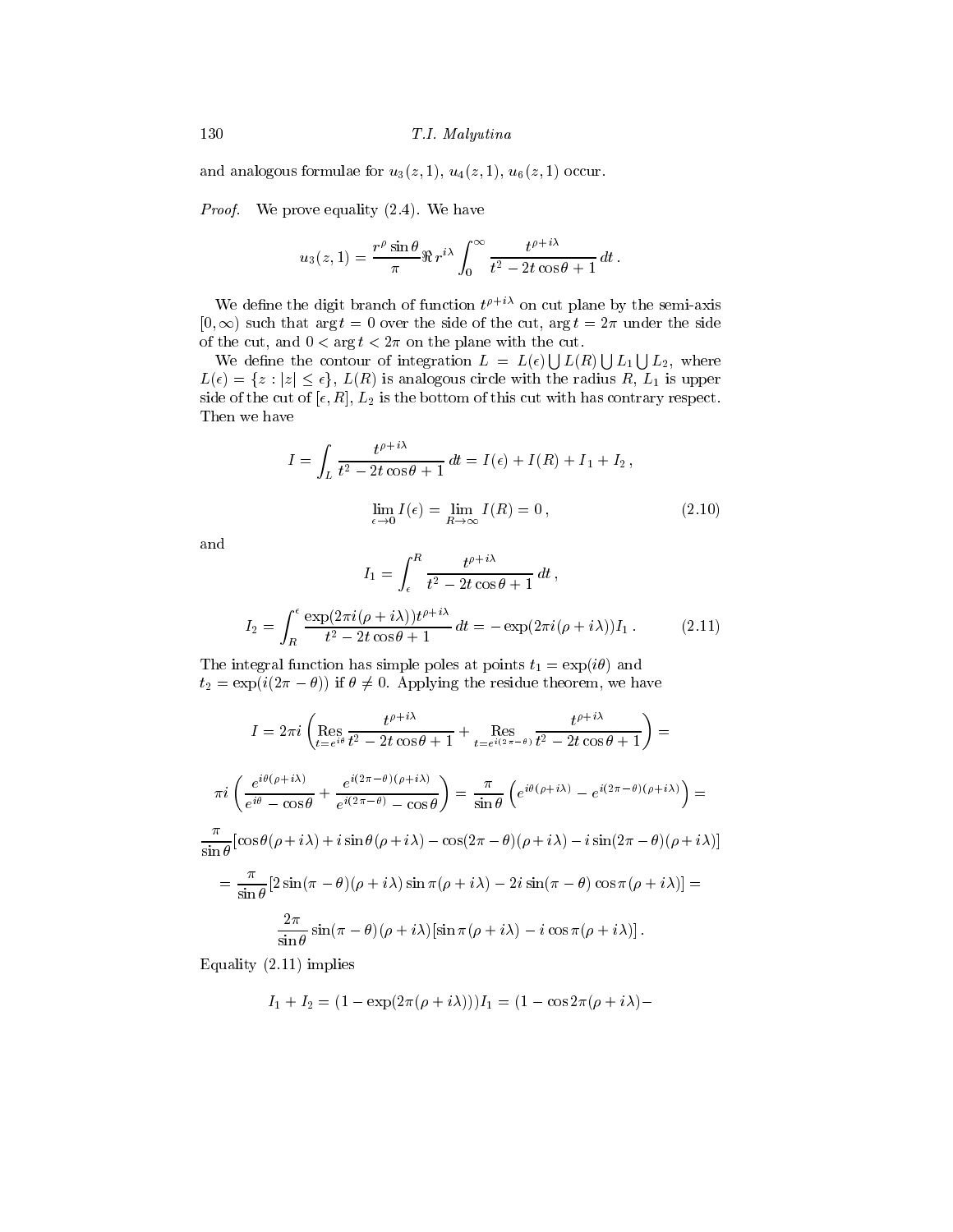$$
i\sin 2\pi(\rho+i\lambda)I_1 = 2\sin \pi(\rho+i\lambda)[\sin \pi(\rho+i\lambda) - i\cos \pi(\rho+i\lambda)]I_1.
$$

This and  $(2.10)$  give

$$
\int_0^\infty \frac{t^{\rho+i\lambda}}{t^2 - 2t\cos\theta + 1} dt = \frac{\pi}{\sin\theta} \frac{\sin(\pi - \theta)(\rho + i\lambda)}{\sin\pi(\rho + i\lambda)}.
$$

This implies assertion (2.4) of the theorem. If  $\theta = 0$  then (2.4) can be received by  $\theta \to +0(2\pi - 0)$ .

#### 3. ASYMPTOTIC FORMULAE OF INTEGER FUNCTIONS OF IRREGULAR GROWTH

Let  $\{a_k\}_{k=1}^\infty$  be a sequence of positive zeros of the integer function  $f(z)$ , and let  $\rho \in (0,1)$  be the order of f. Define  $\ln(1 - z/a_k)$  by  $\ln(1 - z/a_k) > 0$ , if  $z \in (-\infty, 0)$ , on the cut plane by  $(0, \infty)$ . Then we have

$$
\ln f(z) = \sum_{k=1}^{\infty} \ln \left( 1 - \frac{z}{a_k} \right) = \int_0^{\infty} \ln \left( 1 - \frac{z}{t} \right) \, dn(t) = \int_0^{\infty} \frac{z}{z - t} \frac{n(t)}{t} \, dt \, ,
$$

where  $n(t)$  is defined to be the number of zeros, counted with multiplicity, of f in the circle of radius  $t$ , excluding those at the origin. We have

$$
\ln|f(z)| = \int_0^\infty \frac{r(r - t\cos\theta)}{t^2 - 2tr\cos\theta + r^2} \frac{n(t)}{t} dt.
$$

Denne  $\varphi(t)$  by  $\varphi(t) = t^r (a_0 + a_1 \cos \lambda \ln t + b_1 \sin \lambda \ln t)$ .<br>If  $a_0 \ge \sqrt{1 + \lambda^2/\rho^2 i \sqrt{a_1^2 + b_1^2}}$ , then  $\varphi(t)$  is the increasing function so as

$$
\varphi'(t) = \rho t^{\rho-1} \left[ a_0 + \cos \lambda \ln t \left( a_1 + \frac{\lambda}{\rho} b_1 \right) + \sin \lambda \ln t \left( b_1 - \frac{\lambda}{\rho} a_1 \right) \right] \ge 0.
$$

Consider the function f with  $n(t) = [\varphi(t)]$  (here [] represents the integer part). Azarin limiting set  $Fr f$  of the integer function f is Azarin limiting set of the subharmonic function  $\ln |f(z)|$ . Applying the theorem 2.1, we obtain

$$
Fr f = \left\{ \left( a_0 \frac{\cos \rho (\pi - \theta)}{\sin \rho \pi} + (a_1 C_\rho (\lambda, \theta) + b_1 D_\rho (\lambda, \theta)) \cos \varphi + \right. \right.\left. (-a_1 D_\rho (\lambda, \theta) + b_1 C_\rho (\lambda, \theta)) \sin \varphi \right) r^\rho : \varphi \in [0, 2\pi] \right\},\
$$

$$
h_f(\theta) = a_0 \frac{\cos \rho (\pi - \theta)}{\sin \rho \pi} + \sqrt{a_1^2 + b_1^2} \sqrt{C_\rho^2 (\lambda, \theta) + D_\rho^2 (\lambda, \theta)}.
$$